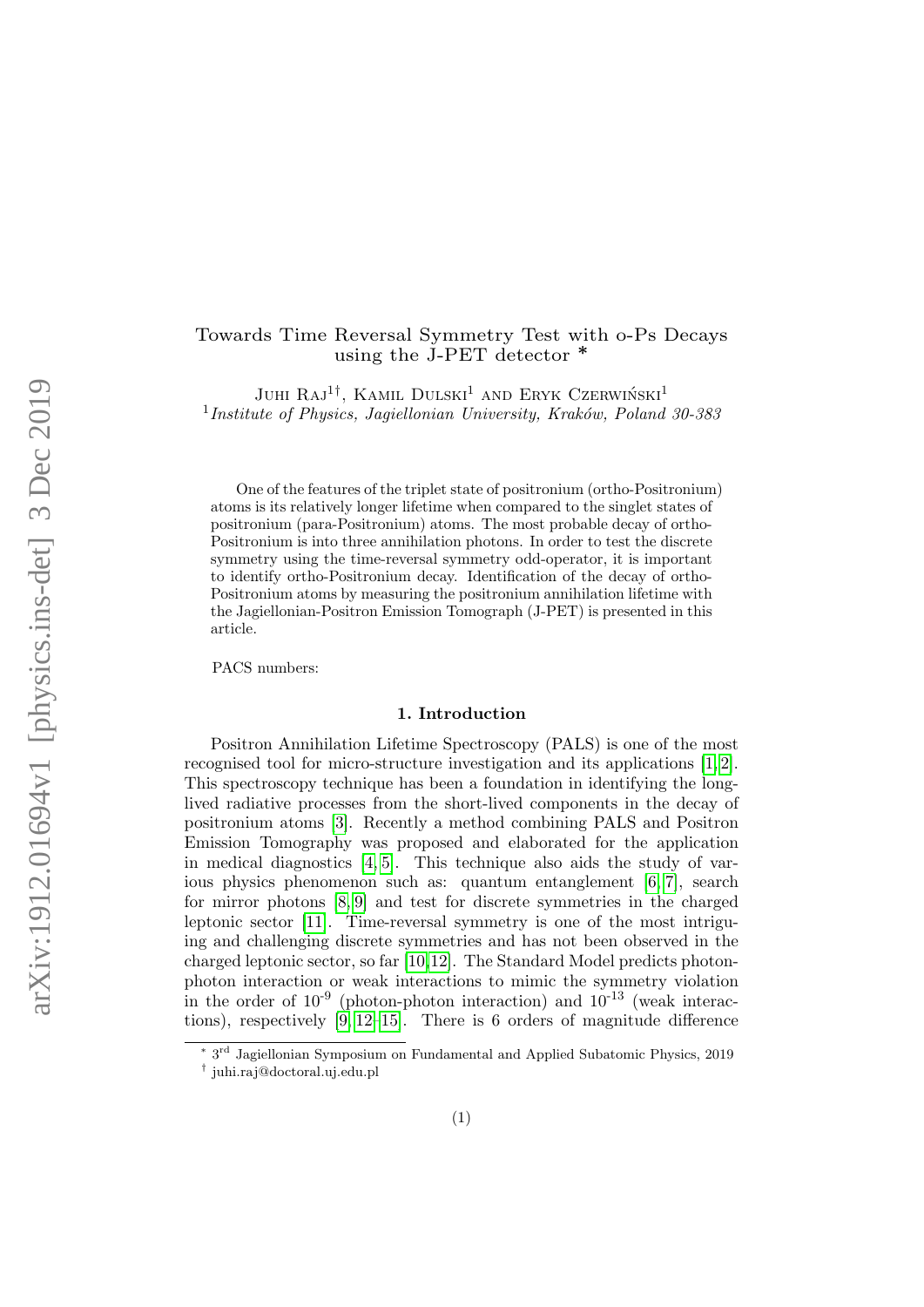between the present experimental upper limit and the Standard Model predictions [\[16–](#page-3-8)[18\]](#page-3-9). Hence, the time-reversal symmetry was proposed to be tested with the ortho-positronium (o-Ps) system by determining the expectation value of the operator constructed with the polarization  $(\vec{\epsilon_i})$  and momentum direction  $(\vec{k}_i)$  of the annihilation photons originating from the decay of o-Ps atoms, as listed in Table 1 [\[11\]](#page-3-4) using the J-PET detector. The observation of a non-zero expectation value of this operator would imply non-invariance of these symmetries [\[11,](#page-3-4) [17\]](#page-3-10).

Table 1. Discrete symmetry odd-operator constructed using the polarization  $(\vec{\epsilon_i})$ and momentum  $(\vec{k_i})$  directions of the annihilation photons from the decay of o-Ps. The polarization direction  $(\vec{\epsilon}_i)$  is constructed as the cross product of the momentum direction of the primary photon  $(\vec{k}_i)$  and its corresponding secondary scattered photon  $(\vec{k'_j})$ . The descending momentum of the three primary annihilation photons are denoted by  $|\vec{k_i}| > |\vec{k_j}|$  |>|  $|\vec{k_k}|$ . Symmetries for which the given operator is odd (marked " − ") can be tested with the J-PET system, namely P, T and CP.

| Operator |  |  |  |
|----------|--|--|--|
|          |  |  |  |

#### 2. Lifetime of ortho-Positronium atoms

The J-PET detector is the first PET-scanner constructed using plastic scintillator strips to make the tomograph cost-effective and portable [\[19–](#page-3-11)[22\]](#page-3-12). The fast signal creation and propagation with plastic scintillators allows to time stamp the start and stop of various radiative processes. This helps the selection of signal events with one prompt de-excitation photon and three primary annihilation photons from the decay of ortho-Positronium as shown in the left panel of Fig[.1](#page-2-5)

At the beginning of this year, the J-PET collaboration conducted a test experiment of producing the ortho-Positronium signal candidates by using a <sup>22</sup>Na source placed in the center of the detector geometry covered in a porous polymer (XAD-4). The lifetime of the produced positronium in XAD-4 for each event is measured as the difference of emission time of the de-excitation photon and an average emission time of the three annihilation photons as shown in the right panel of Fig. [1](#page-2-5) [\[3\]](#page-2-2). The spectrum shows a sharp maximum corresponding to the annihilation of para-Positronium and direct e+e− annihilations. The long tail corresponds to the decays of ortho-Positronium atoms. The existence of ortho-Positronium signal candidates in the data sample acts as a foundation for testing the time-reversal symmetry.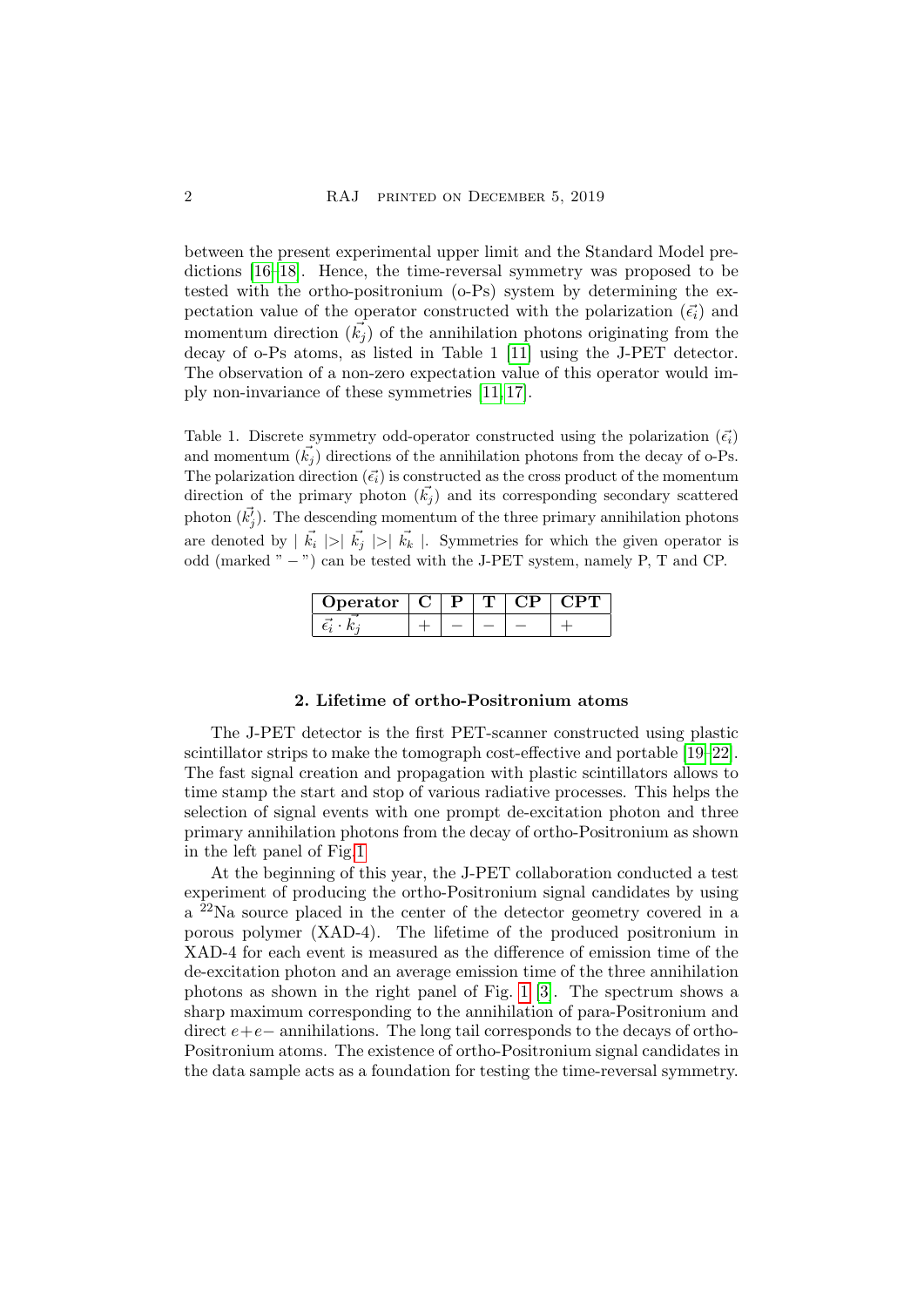

<span id="page-2-5"></span>Fig. 1. Left Panel: Schematic of the J-PET scanner registering signal candidates, de-excitation photon $(\gamma_{de-excitation})$  represented using dashed blue line and three primary annihilation photons  $(|\vec{k_1}| > |\vec{k_2}| > |\vec{k_3}|)$ .

Right Panel: Positronium lifetime  $(\tau)$  distribution in the XAD-4 porous polymer, obtained from the measurement with the J-PET detector. The lifetime distribution is obtained by identifying and time stamping the de-excitation photon and the corresponding three annihilation photons from the decay of ortho-Positronium.

## 3. Conclusion

The relatively long lifetime of ortho-Positronium atoms acts as a prominent feature to identify them. The J-PET detector is a novel PET scanner made of plastic scintillators that offer fast timing properties in order to identify the decay of ortho-Positronium atoms by estimating its lifetime.

## 4. Acknowledgement

This work was supported by the National Science Center of Poland, through OPUS 11 with grant No. 2016/21/B/ST2/01222, the Foundation of Polish Science through the TEAM POIR.04.04.00-00-4204/17 programme and the Jagiellonian University DSC grants with numbers 2019-N17/MNS/000036 and 2019-N17/MNS/000017.

### REFERENCES

- <span id="page-2-0"></span>[1] D. B. Cassidy and A. P. Mills Jr. Nature 449, 195 (2007)
- <span id="page-2-1"></span>[2] D. B. Cassidy, Eur. Phys. J. D 72, 53 (2018)
- <span id="page-2-2"></span>[3] K. Dulski, et al., Hyperfine Interact 239:40, (2018)
- <span id="page-2-3"></span>[4] P. Moskal, et al., Nature Review Physics, 1, 527, (2019)
- <span id="page-2-4"></span>[5] P. Moskal, et al., Phys. Med. Biol, 64, 055017, (2019)